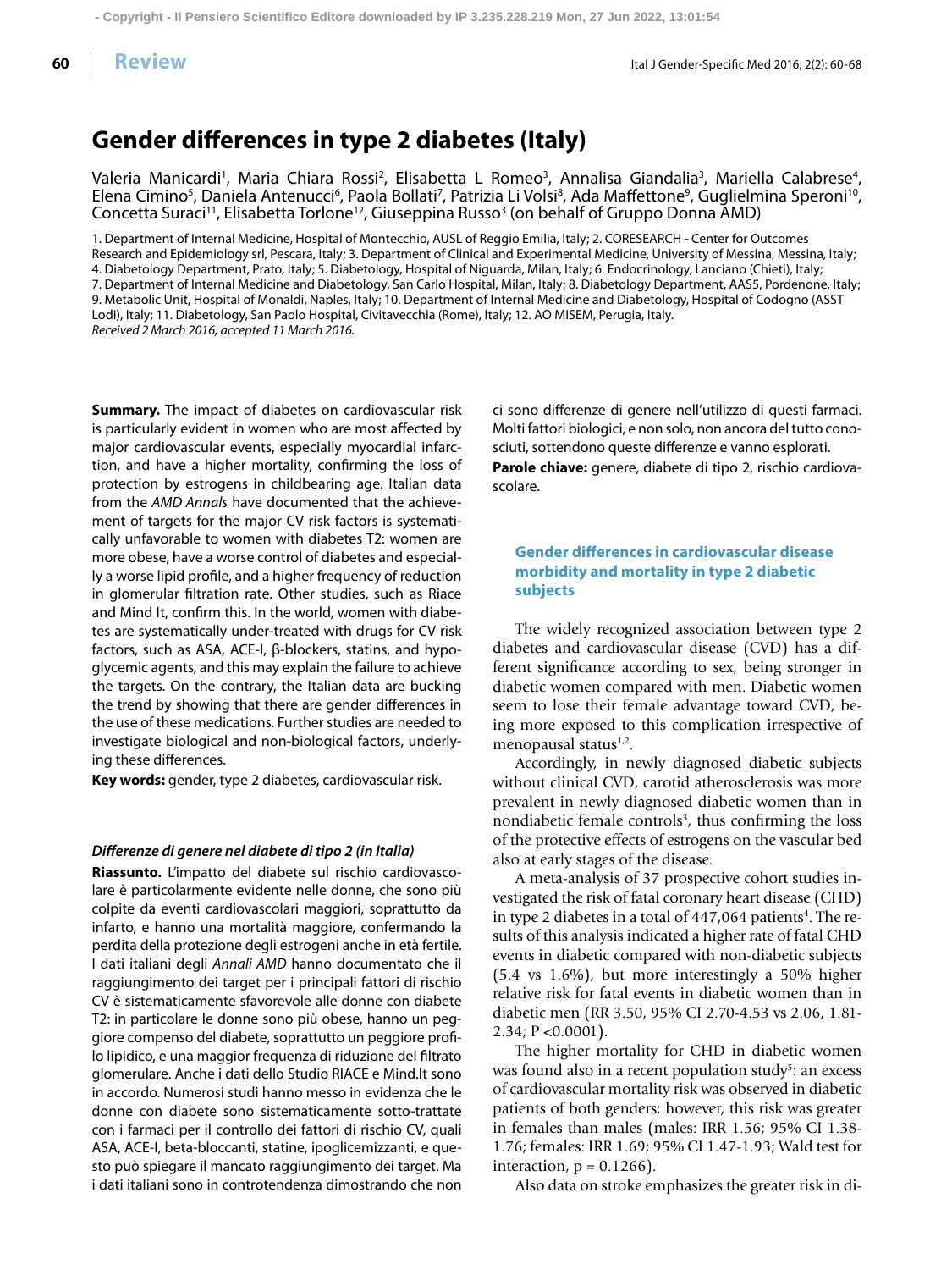abetic women. Data from a registry study in Italy found that in more advanced ages diabetic women were more exposed than men, due to the slower age-related risk reduction in the female sex<sup>6</sup>.

Despite this increasing amount of data indicating the higher diabetes-related CVD risk in women, reasons underlying this excess of risk are largely undetermined, potentially including a higher prevalence of common risk factors, difference in hormonal effects and several non-biological factors<sup>7-9</sup>.

In this respect, the incidence and predictors of CHD events in type 2 diabetes were investigated in 11,644 CHD-free diabetic patients (6,032 women and 5,612 men) during 4 years of follow-up in the DAI (Diabetes and Informatics Study Group) study<sup>10</sup>.

In this survey, the rate of major CHD events was more frequent in diabetic men compared with women (28.8% vs 23.3%), but the women-to-men gradient was 50% higher than the general population and in line with the trend of previous studies indicating a stronger impact of diabetes on CHD in women than men. Also, a recent observational study<sup>11</sup> investigated sex differences in the association between type 2 diabetes and incidence of major cardiovascular diseases, i.e., myocardial infarction, stroke, and heart failure, using the diabetes registry information: in this study, women with T2 diabetes had 1.8 times the probability of a stroke compared with women without diabetes (95%CI 1.60- 2.04), 2.6 times of having a myocardial infarction and heart failure (95% CI 2.22-2.99 and 2.27-2.97, respectively). The excess risk for myocardial infarction was significantly higher in T2 diabetic women than in men (IRR 1.78; 95% CI 1.60-1.98; p of interaction < 0.0001), while there is no evidence of sex difference for stroke and heart failure ( $p = 0.9197$  and  $p = 0.9245$ , respectively).

The stronger impact of diabetes as a major risk factor for CVD events in women than in men (OR 4.3, 95% CI 3.5-5.2 vs 2.7, 2.7-3.0) was also described by INTER-HEART, an international case-control study, including 15,152 cases and 14,820 controls from 52 countries<sup>12</sup>.

The evidence that risk factors for CHD may be different in diabetic women comes also from another small study that assessed common and emerging risk factors in a selected group of postmenopausal type 2 diabetic women with  $(n = 36)$  and without CHD  $(n = 59)$ , not taking lipid-lowering medications. This study showed that, besides LDL-C, lower creatinine clearance and small dense LDL particles were the strongest independent risk factors for CHD13.

In spite of all these epidemiological studies, factors underlying excessive CVD risk in type 2 diabetic women have not been fully elucidated yet<sup>9</sup>, although there are definitely numerous biological and non-biological factors that may contribute.

# **Gender differences in type 2 diabetes: the AMD Annals Initiative**

In Italy, a continuous improvement effort by a network of diabetes clinics has been implemented since 2006 under the aegis of the AMD (Associazione Medici Diabetologi)<sup>14-16</sup>. The initiative, which includes approximately one-third of all diabetes outpatient clinics operating within the Italian national healthcare system, allows the monitoring of a large set of process and outcome indicators and the use of specific classes of drugs, with the aim of examining strengths and limitations of current diabetes care in Italy. We used the AMD Annals data to evaluate whether gender differences exist in quality of care in Italy, and specifically in the achievement of cardiovascular risk factor targets or in pharmacological treatments<sup>17</sup>. Overall, 415,294 patients from 236 diabetes outpatient centers were evaluated, of whom 188,125 (45.3%) were women and 227,169 (54.7%) were men. We found that gender disparities are less pronounced in Italy than in other countries<sup>18,19</sup>, but they still exist, despite equal access to specialist care and universal coverage of healthcare costs: the Italian Care Model for diabetics could play a role in this. The model mainly consists of a public network of about 600 diabetes clinics, delivering diagnostic confirmation, therapy, prevention, early diagnosis, and medical management of complications through regular patient follow-up by a dedicated team of specialists. Most patients are referred to these care units by their GP, and care is free of charge.

The likelihood of achieving specific clinical outcomes is systematically unfavorable for women as compared with men (Figure 1); specifically, women were 14% more likely than men to have HbA1c >9.0% in spite of insulin treatment ( $OR = 1.14$ ; 95% CI 1.10-1.17), 42% more likely to have LDL-cholesterol ≥130 mg/dl (OR = 1.42; 95% CI 1.38-1.46) in spite of lipidlowering treatment, and 50% more likely to have BMI ≥30 kg/m2 (OR = 1.50; 95% CI 1.50-1.54).

#### **Gender differences in glycemic control**

Female outpatients participating in the AMD Annals Initiative were older (30.5% of women vs 20.8% of men were over 75 years of age), had a slightly higher diabetes duration (11.1  $\pm$  9.8 vs 10.0  $\pm$  9.1 years), and were more obese (average BMI 29.2  $\pm$  4.6 kg/m<sup>2</sup> in men vs 30.2  $\pm$  5.9 kg/m<sup>2</sup> in women) then male counterparts. After adjustment for these factors, women were 11% more likely than men to have HbA1c levels >8.0% (64 mmol/ mol), 41% more likely to have LDL-C levels ≥130 mg/ dl, 50% more likely to have a BMI ≥30 kg/m<sup>2</sup>, and 32% more likely to have a glomerular filtration rate (GFR) ≤60 mL/min, whereas women were 48% less likely than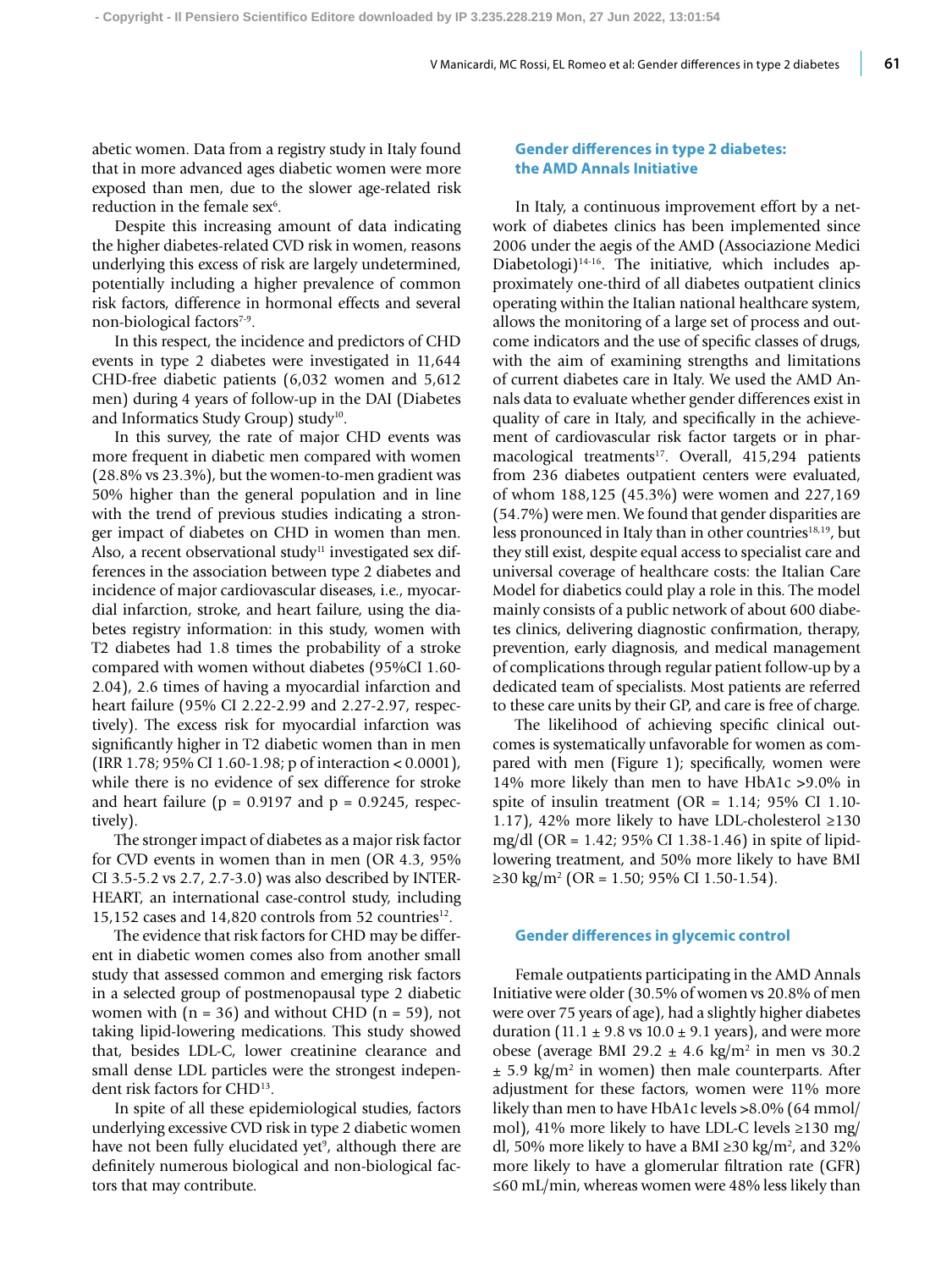men to have micro/macroalbuminuria. No differences were found in blood pressure targets. The proportion of patients reaching the HbA1c target was in favor of men in the Italian study<sup>17</sup>, in line with other studies in Italy and Europe<sup>19,20</sup>.

Table 1 shows that sex disparities are more evident in older people (>75 years), particularly with reference to reaching HbA1c targets. In fact, when the analyses were performed separately in individuals below and over 75 years of age, gender disparities were still documented in younger people, but they were more marked in elderly patients<sup>17</sup>, in spite of diabetic treatment.

#### **Gender differences in lipid profile**

The lipid profile is worse in women: total cholesterol levels are higher, and more women (+7.2%) do not reach the LDL-C target (<100 mg/dl) as compared with men, particularly in the subgroup treated with lipidlowering medications<sup>21</sup>; in order to better explore ageand gender-related differences in LDL-C management, these data showed that more women did not reach the LDL-C target when compared with men, and this between-gender gap in reaching LDL-C targets increased with age and diabetes duration, favoring men in all groups (Figure 2). However, the most striking finding of this study was that, unlike men, T2DM women were not able to reach the recommended LDL-C targets, in spite of a similar rate in the use of medications and the same use of statins (41.2% of women and of men). Furthermore, it was demonstrated that women with type 2 diabetes have an HDL-C subpopulations profile shifted toward small dense – and hence less atheroprotective – particles, similar to the finding in diabetic men who have suffered myocardial infarction<sup>22</sup>.



**Figure 1.** Favorable outcomes in diabetic men and women and age (AMD Annals). The intermediate outcomes (target of HbA1c, PA, C-LDL, BMI) are systematically in favor of men, independently of age.

Table 1. Clinical characteristics and treatment, by sex and age. Modified from Rossi MC et al, 2013<sup>17</sup>.

|                                  | Overall         |                 | Age <75 yrs    |                | Age ≥75 yrs    |                |  |
|----------------------------------|-----------------|-----------------|----------------|----------------|----------------|----------------|--|
| <b>Diabetic characteristics</b>  | M               | F               | M              | F              | M              | F              |  |
| $N^{\circ}$                      | 227,169         | 188,125         | 179,807        | 130,518        | 47,210         | 57,230         |  |
| Age (years) $(X \pm SD)$         | $65.7 \pm 11.1$ | $68.4 \pm 11.4$ | $61.9 \pm 9.2$ | $63.1 \pm 9.2$ | $79.8 \pm 3.7$ | $80.6 \pm 4.1$ |  |
| Diabetes treatment (%)           |                 |                 |                |                |                |                |  |
| <b>Diet</b>                      | 7.8             | 6.4             | 8.0            | 6.8            | 7.2            | 5.5            |  |
| Oral agents                      | 63.4            | 60.4            | 65.0           | 63.0           | 57.4           | 54.6           |  |
| Oral agents + Insulin            | 13.3            | 16.7            | 13.5           | 17.0           | 12.6           | 16.1           |  |
| Insulin                          | 15.5            | 16.4            | 13.6           | 13.1           | 22.8           | 23.8           |  |
| Lipid lowering agents            | 41.2            | 41.2            | 42.2           | 43.0           | 37.3           | 37.5           |  |
| Antihypertensive treatment       | 56.6            | 61.0            | 54.6           | 58.3           | 64.3           | 67.3           |  |
| $\geq$ 2 antihypertensive agents | 33.0            | 36.1            | 36.4           | 41.1           | 46.7           | 53.1           |  |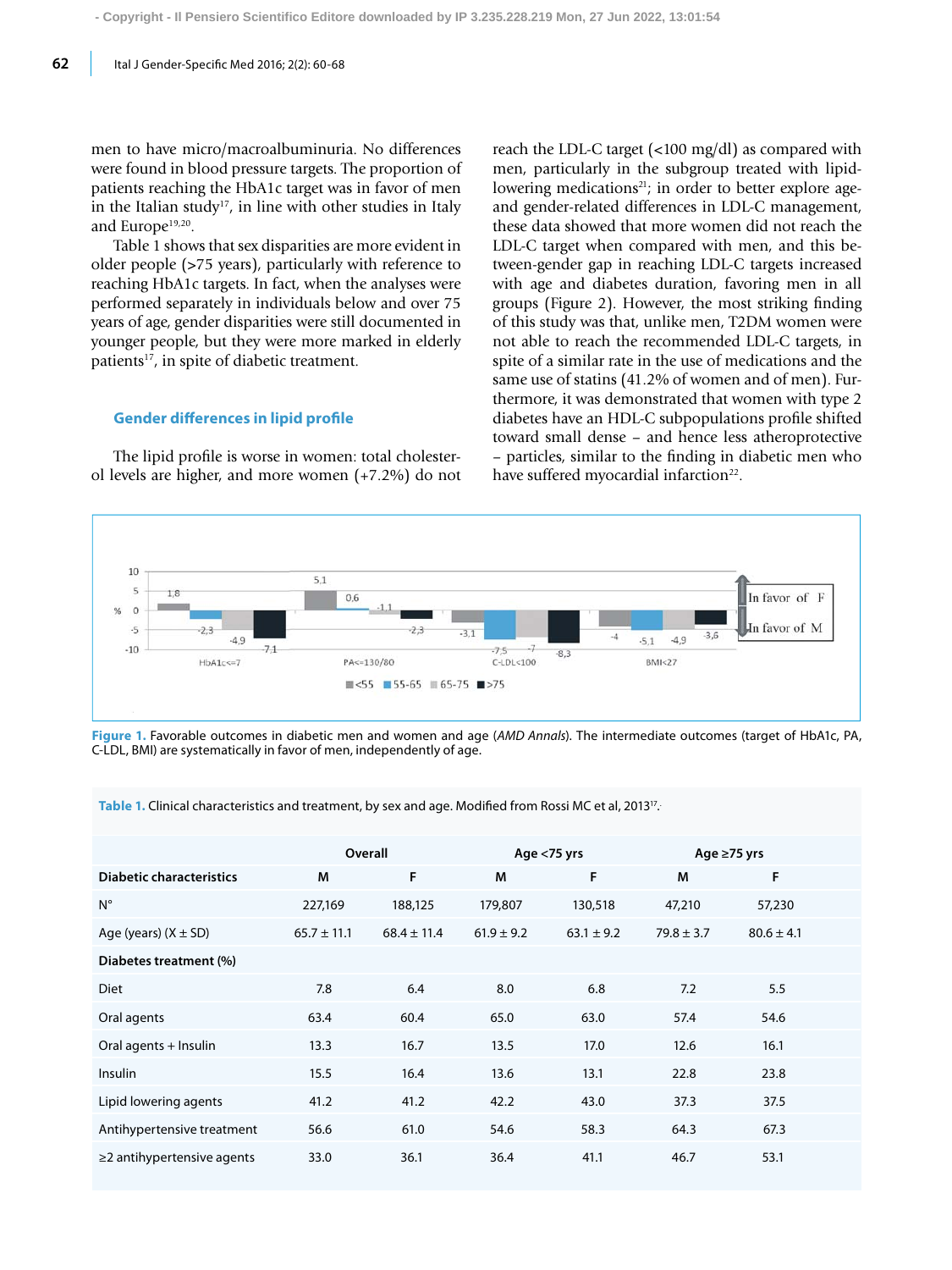### **Gender differences in pharmacologic treatment**

A number of international studies documented systematic under-treatment of cardiovascular risk factors in diabetic women: men with diabetes were significantly more likely to receive treatment for major CVD risk factors, including oral hypoglycemic agents, ACE inhibitors and calcium channel blockers for CHD, than women. Therefore, worse glycated hemoglobin control, lower frequency of lipid-lowering therapy, lower aspirin use, and lower blood pressure control were noted in women<sup>23</sup>. The Canadian Acute Coronary Syndrome Registry I and II demonstrated gender disparity in the intensity of cardiovascular risk reduction, and an underutilization of therapy for acute coronary syndrome



**Figure 2.** Target of LDL-C in men (blue) and women (grey) and age. The intermediate outcomes (target of HbA1c, PA, C-LDL, BMI) are systematically in favor of men, independently of age. The proportion of men and women with LDL-C target value is unfavorable to women, and the gap increases with age.

treatment $24$ . In contrast with these international data, women with diabetes in Italy are not undertreated with medications for cardiovascular risk factors: in the study by Rossi et al.17, gender differences in CV risk factor targets do not seem to be explained by a lower propensity of physicians to treat women. In fact, women were more likely than men to be treated with insulin and antihypertensive agents and equally likely to be treated with lipid-lowering drugs in the presence of elevated values. Previous research demonstrated the existence of gender differences in drug responses, due to differences in pharmacodynamics and pharmacokinetics<sup>25</sup>. On this issue, a study documented that statin therapy after acute myocardial infarction is associated with reduced rates of all-cause and cardiac mortality, but the degree of risk reduction is lower for women than for men<sup>26</sup>.

Furthermore, women experience a higher incidence of adverse drug reactions than men. Gender-specific differences in the pharmacokinetics and pharmacodynamics of drugs are still unclear<sup>27</sup>.

## **Gender differences in quality of care**

In the Italian study, overall cardiovascular risk is higher in diabetic women who are older and more obese and have a slightly longer diabetes duration and, overall, show a worse glycemic control and lipid profile as compared with men, in spite of similar or more intensive pharmacological treatment.

The Q score, based on a combination of process and outcome indicators (Table 2) relative to HbA1c, blood

**Table 2.** Q score: overall quality of care in T2 diabetes. MA, microalbuminuria..

| <b>Quality of care indicator</b>                                         | <b>Scoring</b>   |
|--------------------------------------------------------------------------|------------------|
| $HbA1$ , measurement <1/year                                             | 5                |
| $HbAc \geq 8.0\%$                                                        | $\Omega$         |
| $HbA_{1c}$ <8.0%                                                         | 10               |
| Blood pressure measurement <1/year                                       | 5                |
| Blood pressure values ≥140/90 mmHq, irrespective of treatment            | $\Omega$         |
| Blood pressure values <140/90 mmHg                                       | 10               |
| Lipid profile measurement <1/year                                        | 5                |
| LDL cholesterol $\geq$ 3.37 mmol/L (130 mg/dL) irrespective of treatment | $\Omega$         |
| LDL cholesterol <3.37 mmol/L (130 mg/dL)                                 | 10 <sup>10</sup> |
| MA measurement <1/year                                                   | 5                |
| Not treated with ACE-inhibitors despite the presence of MA               | $\Omega$         |
| Treated with ACE-inhibitors in the presence or absence of MA             | 10               |
| Score range                                                              | 0-40             |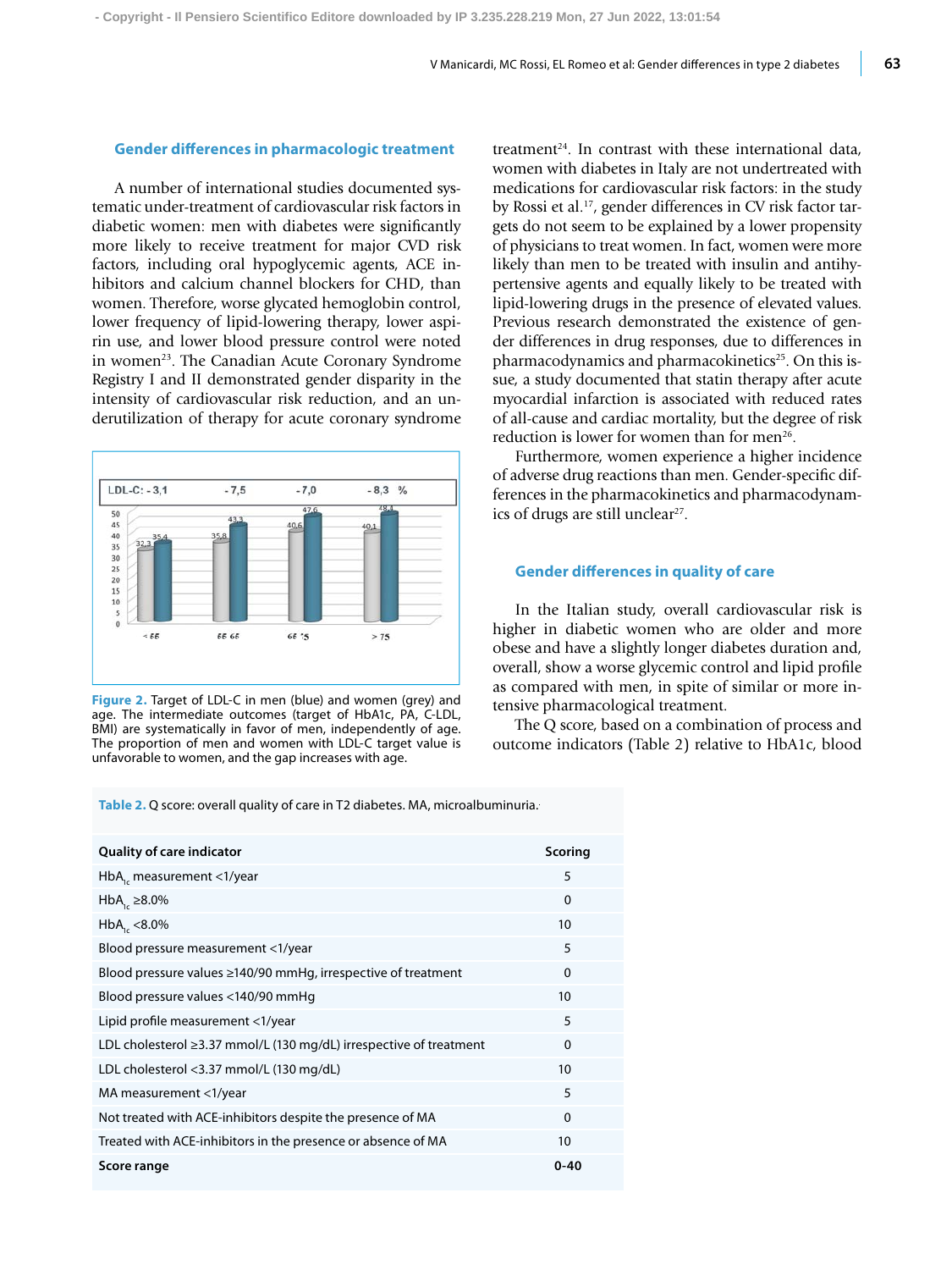pressure, LDL-cholesterol and microalbuminuria, was developed and validated in two previous studies<sup>28,29</sup> and ranges between 0 and 40 (the higher the score, the better the quality of care). The two validation studies documented that the risk of developing a new cardiovascular event was 80% higher in patients with a score <15 and 20% higher in those with a score between 15 and 25, as compared with those with a score >25. In this population of type 2 diabetes, the analysis of overall quality of care, as summarized by the Q score, shows that women had a 17% greater likelihood of having a score <15 (OR = 1.10; 95% CI 1.14-1.20) and a 11% lower likelihood of having a score >25 (OR = 0.89; 95% CI 0.87-0.90) as compared with men (Figure  $3$ )<sup>17</sup>.

## **Gender differences in type 2 diabetes in other cohorts**

The relevance of gender difference in CVD risk factors in diabetic subjects was identified in other Italian scenarios as well. The RIACE (Renal Insufficiency And Cardiovascular Events) is a multicenter observational study that enrolled over 15,000 patients attending 19 Italian diabetes clinics to investigate the impact of renal function on CVD morbidity and mortality in type 2 diabetes<sup>30</sup>. Analysis of data from the RIACE cohort showed gender differences in CVD risk factors distribution, with higher levels of HbA1c, BMI and systolic blood pressure, a worse lipid profile and lower levels of GFR in diabetic women compared with men, together with a lower rate in reaching metabolic targets<sup>31</sup>. This worse control of CVD risk factors in women was not related to a different intensity in treatment, being diabetic women more likely to receive pharmacological treatment for hyperglycemia, dyslipidemia and particularly hypertension compared with men.

These findings were in line with other studies in similar Italian cohorts. The MIND-IT (Multifactorial Intervention in type 2 Diabetes in Italy) is a cross-sectional study that enrolled over 2,000 type 2 diabetic patients without previously described CVD events, investigating the degree of control of CVD risk factors<sup>20</sup>. In this cohort too, diabetic women showed a higher prevalence of obesity and abdominal adiposity and a worse CVD risk profile, with a lower percentage of diabetic women reaching the recommended metabolic targets compared with men, especially for blood pressure, LDL and HDL cholesterol, fasting plasma glucose and HbA1c, independently of the use of medications for CVD risk factors control.

Conversely, at variance with reports from Italian cohorts, other European populations showed gender disparities in medication use. In the DIANA study (Type 2 Diabetes Mellitus: New Approaches to Optimize Medi-



**Figure 3.** Q score in T2 diabetic patients by gender. Women had a 17% greater likelihood of having a score < 15 - resulting in a higher risk to develop a new CV event - and an 11% lower likelihood of having a score >25, as compared with men.

cal Care in General Practice)<sup>32</sup>, a prospective cohort study of 1,146 patients with type 2 diabetes conducted in south-west Germany, the presence of gender disparities in diabetes and CHD medication was evident: the results indicated that men with diabetes were significantly more likely to receive any treatment for major CVD risk factors, including oral hypoglycemic agents, ACE inhibitors and calcium channel blockers for CHD than women. Particularly, men had 53% greater odds to be treated with any antidiabetic drug (95% CI: 1.17 – 1.99), compared with women. The same trend was also seen for aspirin prescription, which showed genderspecific differences, unrelated to the presence of CHD.

Besides, potential under-treatment of CVD risk factors in European women, which may explain the observed stronger impact of CVD risk factors in diabetic women, is not yet completely clear and many factors may play a role. Among these, a different impact of specific risk factors in diabetic women is the main hypothesis to explain the high CVD risk in diabetic women: besides differences in LDL-C levels and management in diabetic men and women, several lines of evidence indicate that modifications in the levels and/or structure of other lipoprotein fractions may play an important role in determining CVD risk, especially in diabetic women<sup>22</sup>.

Atherogenic dyslipidemia (i.e., high triglycerides and low HDL-C levels) is usually more frequent in diabetic women than non-diabetic ones, including after adjustment by age and body weight $22,33$ . Low levels of HDL-C seem to have a peculiar role on CVD risk in this population. Therefore, findings in the general population indicate that qualitative modifications of HDL particles may influence CVD risk. HDL is a heterogeneous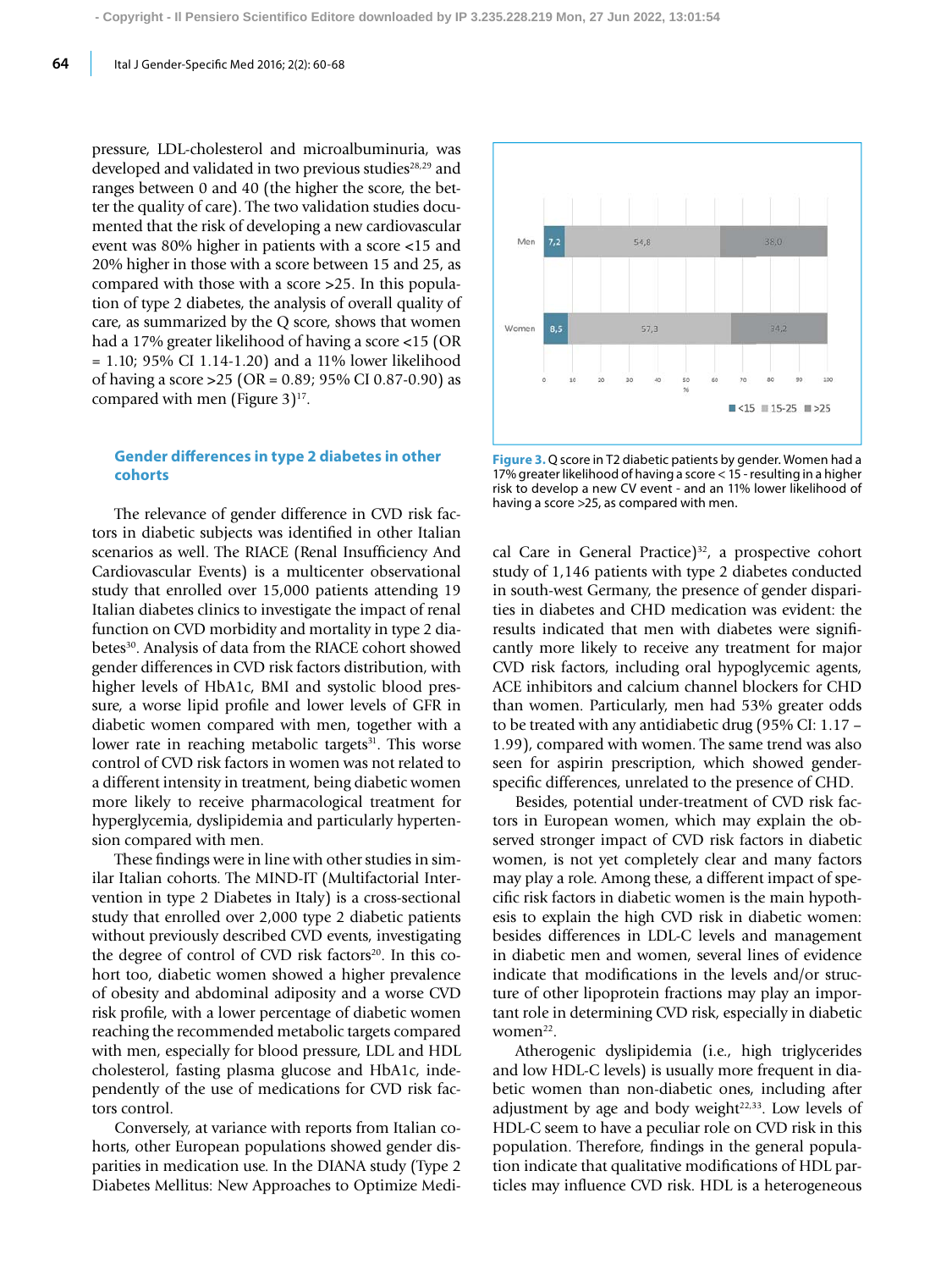class of lipoproteins differing in size, density, charge, and composition and some authors have demonstrated that HDL qualitative properties may strongly modulate CHD risk<sup>34</sup> beyond HDL-C levels. These same modifications toward a less atheroprotective HDL pattern have been recently demonstrated also in a group of type 2 diabetic women who showed, when compared with non-diabetic subjects, lower levels of large α-1, α-2, and pre- $\alpha$ -1 HDL particles, and a higher concentration of small  $\alpha$ -3 HDL particles, as determined by two-dimensional gel electrophoresis<sup>22</sup>. Notably, these modifications in HDL subclass profile in diabetic women without CHD were comparable both quantitatively and qualitatively with those found in men with coronary heart disease<sup>35</sup>. Modifications of HDL particles may also influence their functions, including those unrelated to reverse cholesterol transport, such as anti-inflammatory or anti-oxidant properties. This hypothesis was explored in a group of CHD-free women with and without diabetes<sup>36</sup>, where the more atheroprotective larger HDL subclasses inversely correlated with circulating levels of the common inflammatory markers hsRCP and IL-6<sup>36,37</sup>.

Among 30,000 women and men with T2DM, women with HbA1c levels  $\geq 8.0\%$  had a significantly elevated risk of stroke, whereas men did not<sup>38</sup>, but strict blood glucose control has not been shown to decrease the incidence of stroke<sup>39</sup>. One reason could be a potential difference in women and men receiving treatments for hyperglycemia and other CVD risk factors. Even in the previously described studies indicating that women were more treated than men, many other factors play a role: differences in biology, culture, lifestyle, environment and psychosocial factors are simultaneously responsible for sex and gender differences in risk, pathophysiology and complications of type 2 diabetes mellitus<sup>40</sup>.

AMD is contributing to the debate on gender-specific diabetes interventions through the regular evaluation of quality of care indicators, which represents the first fundamental step to identify areas in need of improvement. Furthermore, in the context of the DAWN-2<sup>41</sup> initiatives in Italy, AMD is promoting the BENCH-D study<sup>42</sup>, aiming to assess psychosocial characteristics and adherence to treatments of type 2 diabetics. In this study, women showed a higher prevalence of poor psychological well-being and likelihood of depression than men; the study also showed that lower levels of psychological well-being were associated with lower levels of satisfaction with treatment, diabetes empowerment and self-care attitudes, and to a worse perception of barriers to medication. The importance of psychosocial factors in addition to biological ones on diabetes outcomes in women has been increasingly recognized, considering that the growing trend in obesity in women is an important marker<sup>40</sup>.

#### **Gender differences in mortality**

In a recent population study in Italy<sup>5</sup>, diabetes determines a 68% excess of mortality rate. Among the causes of CVD, it was observed that excess mortality for AMI was more pronounced in females than males in diabetes (males: IRR 1.48; 95% CI 1.10–1.99; females: 1.81; 95% CI 1.27–2.59; Wald test for interaction, p = 0.1063). In the kidney dysfunctions group  $-$  e.g., glomerular diseases, acute kidney failure, chronic kidney disease – the excess of mortality from renal causes in the diabetic population was once again more evident in females than males (males: IRR 1.37; 95% CI 0.88–2.14; females: 2.37; 95% CI 1.43–3.91; Wald test for interaction, p = 0.1466). Myocardial infarction occurs earlier in women with diabetes compared with men<sup>43,44</sup>, with higher mortality<sup>5</sup>. According to our data, in a Finnish cohort study<sup>43</sup>, the presence of diabetes reduced the socalled female advantage for CVD risk; indeed, mortality from CHD was three times higher in women compared with men with diabetes<sup>5,45</sup>.

## **Conclusions**

In women with type 2 diabetes, the risk of major cardiovascular events is anticipated by 20-30 years compared with the population without diabetes, while in men the incidence is anticipated by 15-20 years<sup>11</sup>.

In the vast majority of studies, diabetic women were less likely to reach the recommended targets for CV risk factors, as well as to receive treatment and monitoring. Constantly, the wider gap was related to the lipid target; women had higher LDL-C levels than men and were less likely to receive lipid-lowering therapy<sup>46,47</sup>.

The AMD Annals data $17$  strongly suggests that the greater difficulty in reaching LDL-C targets in diabetic women – despite the same use of lipid-lowering drugs by sex – is mainly related to pathophysiological factors, whereas patient and physician attitudes can play an important role in other process measures and outcomes. Other possible intrinsic pathophysiological gender differences are the impairment of renal function that follows different pathways with a higher prevalence of microalbuminuria in men and more frequently reduced GFR in women<sup>30</sup>, as also documented in our study<sup>17</sup>, and a higher mortality rate in diabetic women for kidney disease<sup>5</sup>.

The results of many studies support the hypothesis that the worse lipid profile is an important cause of a higher risk of CVD in women, and underscore the need for diversifying care by gender. Otherwise, reaching optimal blood pressure, LDL and HbA1c levels simultaneously is rare in diabetic patients, but it is associated with a significantly lower (62%) cardiovascular risk (41%,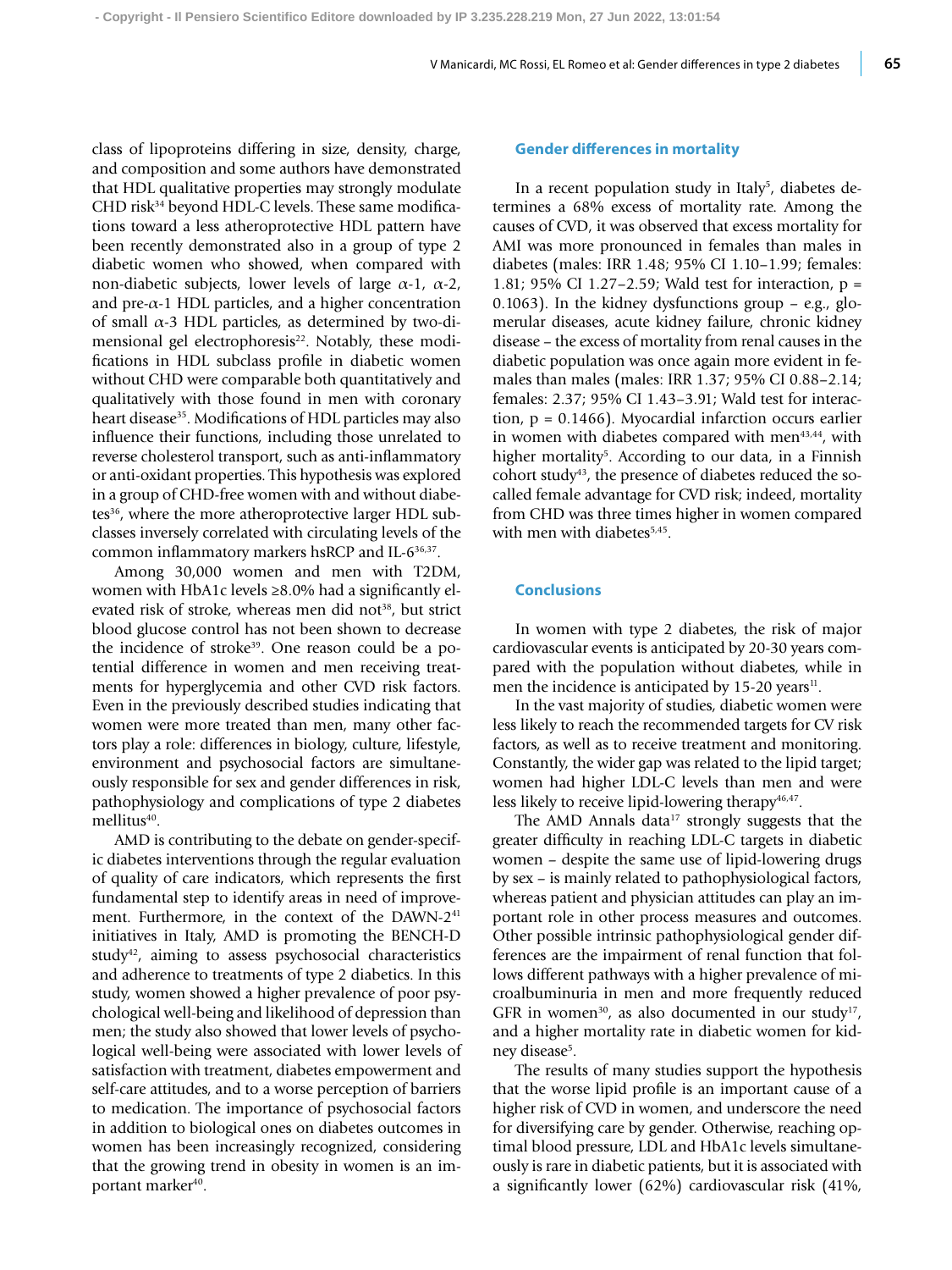56%, 60% for CHD, respectively)<sup>48</sup>. The answer to the question of whether sex steroids influence the different risk factor levels and clustering of CVD risk factors in women and men remains uncertain<sup>49</sup>.

Much is still unknown about gender differences in the cardiovascular consequences of diabetes. Further research – enrolling a high number of women – is required to improve knowledge about the mechanisms underlying gender differences in diabetic patients and to identify the main areas of intervention. The recent study by Legro<sup>50</sup>, in fact, indicates that in clinical trials of type 2 diabetes medications, exclusion criteria affecting women of childbearing potential are often disproportionate to risk to the participant and fetus .

It is therefore necessary to continue the study and monitoring of the desirable increase in equity in the quality of care over time in order to reduce the risk of CVD and death in diabetic women<sup>49</sup>.

# **Key messages**

- Gender-differences have been reported in diabetic patients: in Italy they are less pronounced than in other countries, but it exists despite equal access to specialist care.
- The likelihood to reach metabolic targets (HbA1c, LDL-C, BMI, PA) is systematically unfavorable in diabetic women as compared with men.
- $\blacksquare$  Diabetic women have a worse lipid profile than men, and have a 2-fold higher CHD risk compared with men. Myocardial infarction occurs earlier and has higher mortality in women with DM compared with men.
- Diabetic women are systematically undertreated with CV therapy, such as ASA, ACE – I, β-blockers, hypoglycemic agents, but not in Italy.
- Pathophysiological factors are involved in the greater difficulty to reach LDL-C targets in diabetic women, despite the same drug treatment in Italy.

**Conflict of interest statement:** the Authors declare no potential conflits of interest or any financial or personal relationships with other people or organizations that could inappropriately bias conduct and findings of this study.

#### **References**

- 1. Mascarenhas-Melo F, Marado D, Palavra F, et al. Diabetes abrogates sex differences and aggravates cardiometabolic risk in postmenopausal women. Cardiovasc Diabetol 2013; 9:12:61.
- 2. Steinberg HO, Paradisi G, Cronin J, et al. Type II diabetes abrogates sex differences in endothelial function in premenopausal women. Circulation 2000; 101: 2040-6.
- 3. Catalan M, Herreras Z, Pinyol M, et al. Prevalence by sex of preclinical carotid atherosclerosis in newly diagnosed type 2 diabetes. Nutr Metab Cardiovasc Dis 2015; 25: 742- 8.
- 4. Huxley R, Barzi F, Woodward. Excess risk of fatal coronary heart disease associated with diabetes in men and women: meta-analysis of 37 prospective cohort studies. BMJ 2006; 332: 73-8.
- 5. Ballotari P, Chiatamone Ranieri S, Luberto F, et al. Sex differences in cardiovascular mortality in diabetics and nondiabetic subjects: a population-based study (Italy). Int J Endocrinol 2015; 2015: 914057.
- 6. Policardo L, Seghieri G, Francesconi P, et al. Gender difference in diabetes-associated risk of first-ever and recurrent ischemic stroke. J Diabetes Complications 2015; 29: 713-7.
- 7. Rivellese AA, Riccardi G, Vaccaro O. Cardiovascular risk in women with diabetes. Nutr Metab Cardiovasc Dis 2010; 20(6): 474-80.
- 8. Russo GT, Baggio G, Rossi MC, Kautzky-Willer A. Type 2 diabetes and cardiovascular risk in women. Int J Endocrinol 2015; 2015:832484. doi: 10.1155/2015/832484. Epub 2015 Mar 26.
- 9. Kautzky-Willer A, Harreiter J, Pacini G. Sex and gender differences in risk, pathophysiology and complications of type 2 diabetes mellitus. Endocr Rev 2016; 37(3):278-316.
- 10. Avogaro A, Giorda C, Maggini M, et al; Diabetes and Informatics Study Group, Association of Clinical Diabetologists, Istituto Superiore di Sanità. Incidence of coronary heart disease in type 2 diabetic men and women: impact of microvascular complications, treatment, and geographic location. Diabetes Care 2007; 30: 1241-7.
- 11. Ballotari P, Venturelli F, Greci M, Giorgi Rossi P, Manicardi V. Sex differences in the effect of Type 2 Diabetes on Major Cardiovascular Diseases: results from a population-based study in Italy. Int J Endocrinol (in press).
- 12. Yusuf S, Hawken S, Ounpuu S, et al. INTERHEART Study Investigators. Effect of potentially modifiable risk factors associated with myocardial infarction in 52 countries (the INTERHEART study): case-control study. Lancet 2004; 364(9438): 937-52.
- 13. Russo GT, Giandalia A, Romeo EL, et al. Lipid and nonlipid cardiovascular risk factors in postmenopausal type 2 diabetic women with and without coronary heart disease. J Endocrinol Invest 2014; 37(3): 261-8.
- 14. Rossi MC, Nicolucci A, Arcangeli A, et al; Associazione Medici Diabetologi Annals Study Group. Baseline qualityof-care data from a quality-improvement program implemented by a network of diabetes outpatient clinics. Diabetes Care 2008; 31: 2166-8.
- 15. Nicolucci A, Rossi MC, Arcangeli A, et al; AMD-Annals Study Group. Four-year impact of a continuous quality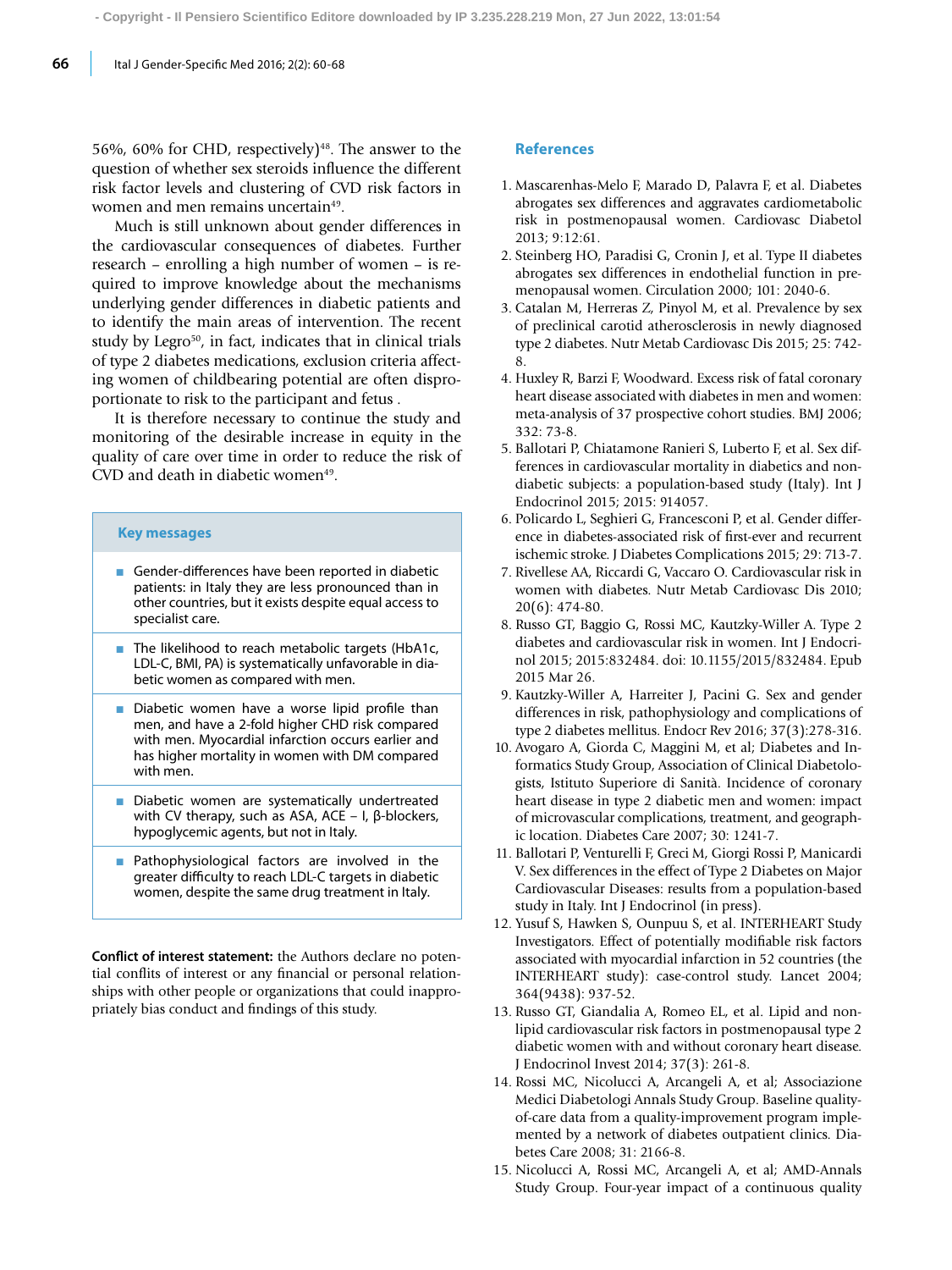improvement effort implemented by a network of diabetes outpatient clinics: the AMD-Annals initiative. Diabet Med 2010; 27: 1041-8.

- 16. Giorda CB, Nicolucci A, Pellegrini F, et al. Improving quality of care in people with Type 2 diabetes through the Associazione Medici Diabetologi-annals initiative: a long-term cost-effectiveness analysis. Diabet Med 2014; 31: 615-23.
- 17. Rossi MC, Cristofaro MR, Gentile S, et al.; AMD Annals Study Group. Sex disparities in the quality of diabetes care: biological and cultural factors may play a different role for different outcomes: a cross-sectional observational study from the AMD Annals initiative. Diabetes Care 2013; 36(10): 162-8.
- 18. Gouni-Berthold I, Berthold HK, Mantzoros CS, et al. Sex disparities in the treatment and control of cardiovascular risk factors in type 2 diabetes. Diabetes Care 2008; 31: 1389-91.
- 19. Kautzky-Willer A, Kamyar MR, Gerhat D, et al. Sex-specific differences in metabolic control, cardiovascular risk, and interventions in patients with type 2 diabetes mellitus. Gend Med 2010; 7: 571-83.
- 20. Franzini L, Ardigò D, Cavalot F, et al. Women show worse control of type 2 diabetes and cardiovascular disease risk factors than men: results from the MIND.IT Study Group of the Italian Society of Diabetology. Nutr Metab Cardiovasc Dis 2013; 23(3): 235-41.
- 21. Russo GT, Pintaudi B, Giorda C, Lucisano G, Nicolucci A, Cristofaro MR, Suraci C, Mulas MF, Napoli A, Rossi MC, Manicardi V. Age- and Gender-Related Differences in LDL-Cholesterol Management in Outpatients with Type 2 Diabetes Mellitus. Int J Endocrinol 2015; 2015: 957105.
- 22. Russo GT, Horvath KV, Di Benedetto A, Giandalia A, Cucinotta D, Asztalos B. Influence of menopause and cholesteryl ester transfer protein (CETP) TaqIB polymorphism on lipid profile and HDL subpopulations distribution in women with and without type 2 diabetes. Atherosclerosis 2010; 210: 294-301.
- 23. Wexler DJ, Grant RW, Meigs JB, et al. Sex disparities in treatment of cardiac risk factors in patients with type 2 diabetes. Diabetes Care 2005; 28 (3): 514-20.
- 24. Bugiardini R, Yan AT, Yan RT, et al. and Canadian Acute Coronary Syndrome Registry I and II Investigators. Factors influencing underutilization of evidence-based therapies in women. European Heart Journal 2011; 32 (11): 1337- 44.
- 25. Franconi F, Brunelleschi S, Steardo L, Cuomo V. Gender differences in drug responses. Pharmacol Res 2007; 55: 81-95.
- 26. Karp I, Chen SF, Pilote L. Sex differences in the effectiveness of statins after myocardial infarction. CMAJ 2007; 176: 333- 8.
- 27. Zopf Y, Rabe C, Neubert A, et al. Women encounter ADRs more often than do men. Eur J Clin Pharmacol 2008; 64: 999-1004 .
- 28. De Berardis G, Pellegrini F, Franciosi M, et al; QuED (Quality of Care and Outcomes in Type 2 Diabetes) Study Group. Quality of diabetes care predicts the development of cardiovascular events: results of the QuED study. Nutr Metab Cardiovasc Dis 2008; 18: 57-65 .
- 29. Rossi MC, Lucisano G, Comaschi M, et al; AMD-QUASAR Study Group. Quality of diabetes care predicts the development of cardiovascular events: results of the AMD-QUASAR study. Diabetes Care 2011; 34: 347-52.
- 30. Solini A, Penno G, Bonora E, et al. Renal Insufficiency And Cardiovascular Events (RIACE) Study Group. Diverging association of reduced glomerular filtration rate and albuminuria with coronary and non-coronary events in patients with type 2 diabetes: the renal insufficiency and cardiovascular events (RIACE) Italian multicenter study. Diabetes Care 2012; 35(1):143-9.
- 31. Penno G, Solini A, Bonora E, et al. Renal Insufficiency And Cardiovascular Events (RIACE) study, group. Gender differences in cardiovascular disease risk factors, treatments and complications in patients with type 2 diabetes: the RI-ACE Italian multicentre study. J Intern Med 2013; 274(2): 176-91.
- 32. Krämer HU, Raum E, Rüter G, et al. Gender disparities in diabetes and coronary heart disease medication among patients with type 2 diabetes: results from the DIANA study. Cardiovasc Diabetol 2012; 27: 11-88.
- 33. Walden CE, Knopp RH, Wahl P, et al. Sex differences in the effect of diabetes mellitus on lipoprotein triglyceride and cholesterol concentrations. N Engl J Med 1984; 311: 953-9.
- 34. Cheung MC, Brown BG, Wolf AC, Albers JJ. Altered particle size distribution of apolipoprotein A-I-containing lipoproteins in subjects with coronary artery disease. J Lipid Res 1991; 32: 383-94.
- 35. Asztalos BF, Cupples LA, Demissie S, et al. High-density lipoprotein subpopulation profile and coronary heart disease prevalence in male participants of the Framingham Offspring Study. Arterioscler Thromb Vasc Biol 2004; 24: 2181-7.
- 36. Russo GT, Giandalia A, Romeo EL, et al. Markers of Systemic Inflammation and Apo-AI Containing HDL Subpopulations in Women with and without Diabetes. Int J Endocrinol 2014; 2014: 607924.
- 37. Russo GT, Giandalia A., Romeo EL., Cucinotta D. Gender differences in lipoprotein metabolism. Ital J Gender-Specific Med 2015; 1(2): 58-65 | DOI 10.1723/2188.23640
- 38. Zhao W, Katzmarzyk PT, Horswell R, et al. Sex differences in the risk of stroke and HbA(1c) among diabetic patients. Diabetologia 2014; 57: 918-26. doi: 10.1007/s00125-014- 3190-3.
- 39. Action to Control Cardiovascular Risk in Diabetes Study Group, Gerstein HC, Miller ME, Byington RP, et al. Effects of intensive glucose lowering in type 2 diabetes. N Engl J Med 2008; 358: 2545–59.
- 40. Kautzky-Willer A, Harreiter J, Pacini G. Sex and gender differences in risk, pathophysiology and complications of type 2 diabetes mellitus. Endocr Rev 2016; 9:er20151137.
- 41. Nicolucci A, Kovacs Burns K, Holt RI, et al. DAWN2 Study Group. Diabetes Attitudes, Wishes and Needs second study (DAWN2™): cross-national benchmarking of diabetes-related psychosocial outcomes for people with diabetes. Diabet Med 2013; 30(7): 767-77.
- 42. Nicolucci A, Rossi MC, Gentile S, et al; Bench-D Study Group. Correlates of Psychological Well-being in Individuals with Type 2 Diabetes. 72th Scientific Session,